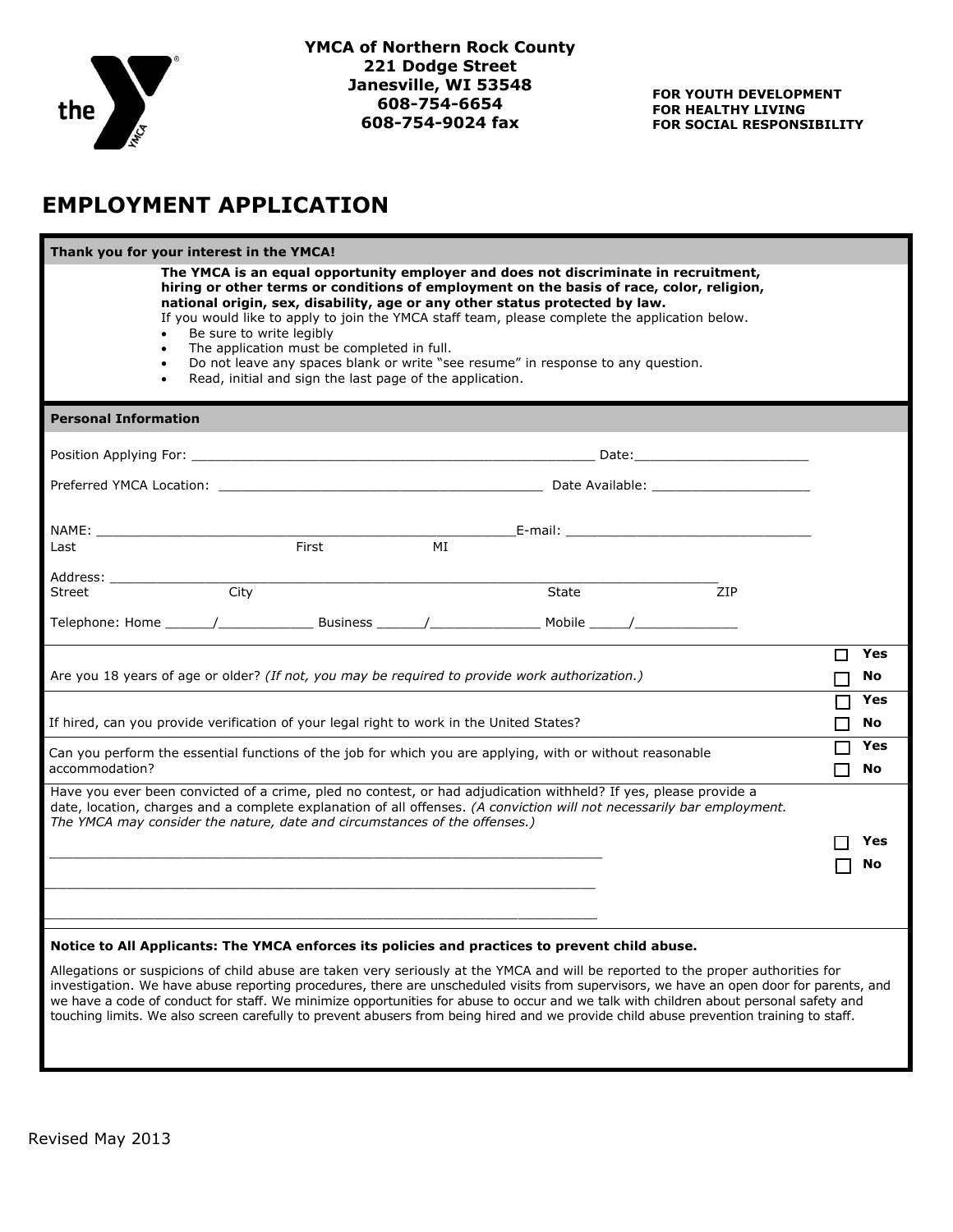| <b>Employment Information</b>                                                                                                                                                              |        |        |         |           |            |            |           |
|--------------------------------------------------------------------------------------------------------------------------------------------------------------------------------------------|--------|--------|---------|-----------|------------|------------|-----------|
| List available days/hours: If position requires hours will include nights, weekends and holidays.                                                                                          |        |        |         |           |            |            |           |
|                                                                                                                                                                                            | Sunday | Monday | Tuesday | Wednesday | Thursday   | Friday     | Saturday  |
|                                                                                                                                                                                            |        |        |         |           |            |            |           |
| Preferred Job Status:<br>$\Box$ Full-time $\Box$ Part-time $\Box$ Seasonal $\Box$ As Needed                                                                                                |        |        |         |           |            |            |           |
| Have you previously been employed by this YMCA or any other YMCA?                                                                                                                          |        |        |         |           |            | TYes       | $\Box$ No |
| If yes, when? At which locations?                                                                                                                                                          |        |        |         |           |            |            |           |
| Have you previously volunteered at this YMCA or any other YMCA?                                                                                                                            |        |        |         |           | $\Box$ Yes | $\Box$ No  |           |
| If yes, when? At which locations?                                                                                                                                                          |        |        |         |           |            |            |           |
| Do you have any relatives or household members currently working for this YMCA?                                                                                                            |        |        |         |           |            | $\Box$ Yes | $\Box$ No |
| If yes, name(s) and relationship:                                                                                                                                                          |        |        |         |           |            |            |           |
| YMCA staff referral<br>□ TYMCA member<br>How did you hear about this opening?<br>Name of referral source:<br>School<br><b>□</b> Advertisement<br>Walk-in<br>$\Box$ Other<br>□ YMCA website |        |        |         |           |            |            |           |

# **Education & Training**

|               | Name of School                                  | City, State | Diploma Awarded                                                                                                       | Degree | Major      |
|---------------|-------------------------------------------------|-------------|-----------------------------------------------------------------------------------------------------------------------|--------|------------|
|               |                                                 |             |                                                                                                                       |        |            |
| High School   |                                                 |             | Yes                                                                                                                   |        |            |
| <b>LL</b> BED |                                                 |             | No<br>In Progress                                                                                                     |        |            |
|               |                                                 |             | 0<br>Yes                                                                                                              |        |            |
| College       |                                                 |             | No<br>□                                                                                                               |        |            |
|               |                                                 |             | □ In Progress                                                                                                         |        |            |
| Graduate      |                                                 |             | $\Box$ Yes                                                                                                            |        |            |
| School        |                                                 |             | $\Box$ No                                                                                                             |        |            |
|               |                                                 |             | $\Box$ In Progress                                                                                                    |        |            |
|               |                                                 |             |                                                                                                                       |        |            |
| Vocational/   |                                                 |             | Yes                                                                                                                   |        |            |
| Other         |                                                 |             | $\square$ No                                                                                                          |        |            |
|               |                                                 |             | $\Box$ In Progress                                                                                                    |        |            |
|               |                                                 |             |                                                                                                                       |        |            |
|               |                                                 |             |                                                                                                                       |        |            |
|               |                                                 |             | Describe any non-employment experience such as school or volunteer activities that might strengthen your application: |        |            |
|               |                                                 |             |                                                                                                                       |        |            |
|               |                                                 |             |                                                                                                                       |        |            |
|               |                                                 |             |                                                                                                                       |        |            |
|               |                                                 |             |                                                                                                                       |        |            |
|               |                                                 |             |                                                                                                                       |        |            |
|               | <b>Safety &amp; Job Specific Certifications</b> |             | Level                                                                                                                 |        |            |
|               | Type (CPR, First Aid, CDA, etc.)                | Provider    |                                                                                                                       |        | Expiration |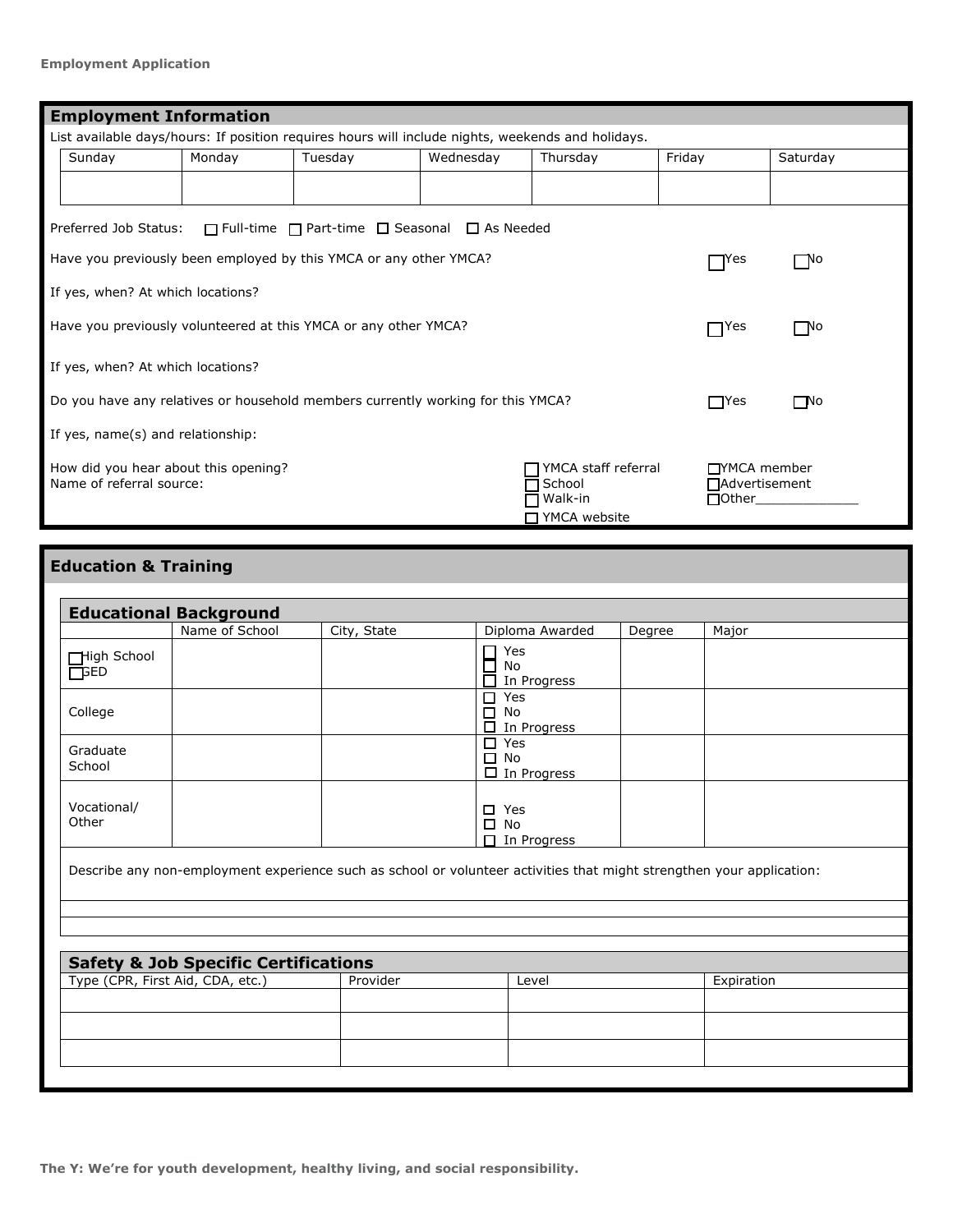| List all previous employment during the past seven years starting with the<br><b>Employment History</b><br>most recent. Use additional sheets if needed. |                                      |                                            |                                                                         |  |  |  |
|----------------------------------------------------------------------------------------------------------------------------------------------------------|--------------------------------------|--------------------------------------------|-------------------------------------------------------------------------|--|--|--|
| Employer                                                                                                                                                 | Telephone                            | Dates Emploved<br>From: $\angle$           | Summarize the nature of the work<br>performed and job responsibilities. |  |  |  |
|                                                                                                                                                          |                                      | To:    /                                   |                                                                         |  |  |  |
| Address                                                                                                                                                  |                                      | <b>Starting Hourly</b>                     |                                                                         |  |  |  |
| Job Title                                                                                                                                                |                                      | Rate/Salary                                |                                                                         |  |  |  |
| Immediate Supervisor and Title                                                                                                                           |                                      | $$$ __________ per ____________            |                                                                         |  |  |  |
|                                                                                                                                                          |                                      | <b>Ending Hourly</b><br>Rate/Salary        |                                                                         |  |  |  |
| Reason for Leaving                                                                                                                                       |                                      |                                            |                                                                         |  |  |  |
| May we contact this employer?                                                                                                                            | $\Box$ Yes<br>$\Box$ No<br>Telephone | $$$ _________ per ______<br>Dates Employed | Summarize the nature of the work                                        |  |  |  |
| Employer                                                                                                                                                 |                                      | From: $\frac{1}{\sqrt{2}}$                 | performed and job responsibilities.                                     |  |  |  |
| Address                                                                                                                                                  |                                      | $To:$ /                                    |                                                                         |  |  |  |
|                                                                                                                                                          |                                      | <b>Starting Hourly</b>                     |                                                                         |  |  |  |
| Job Title                                                                                                                                                |                                      | Rate/Salary                                |                                                                         |  |  |  |
| Immediate Supervisor and Title                                                                                                                           |                                      |                                            |                                                                         |  |  |  |
|                                                                                                                                                          |                                      | <b>Ending Hourly</b><br>Rate/Salary        |                                                                         |  |  |  |
| Reason for Leaving<br>May we contact this employer?                                                                                                      | $\Box$ Yes<br>$\square$ No           | $$$ _________ per __                       |                                                                         |  |  |  |
|                                                                                                                                                          | Telephone                            | Dates Employed                             | Summarize the nature of the work                                        |  |  |  |
| Employer                                                                                                                                                 |                                      | From: /                                    | performed and job responsibilities.                                     |  |  |  |
| Address                                                                                                                                                  |                                      | To: /                                      |                                                                         |  |  |  |
| Job Title                                                                                                                                                |                                      | <b>Starting Hourly</b><br>Rate/Salary      |                                                                         |  |  |  |
| Immediate Supervisor and Title                                                                                                                           |                                      |                                            |                                                                         |  |  |  |
| Reason for Leaving                                                                                                                                       |                                      | <b>Ending Hourly</b><br>Rate/Salary        |                                                                         |  |  |  |
| May we contact this employer?                                                                                                                            | $\Box$ Yes<br>$\square$ No           | \$ ______ per _                            |                                                                         |  |  |  |
| Employer                                                                                                                                                 | Telephone                            | Dates Employed<br>From: $\_\_\_\_\_\_\$    | Summarize the nature of the work<br>performed and job responsibilities. |  |  |  |
| Address                                                                                                                                                  |                                      | To:                                        |                                                                         |  |  |  |
| Job Title                                                                                                                                                |                                      | <b>Starting Hourly</b><br>Rate/Salary      |                                                                         |  |  |  |
| Immediate Supervisor and Title                                                                                                                           |                                      |                                            |                                                                         |  |  |  |
| Reason for Leaving                                                                                                                                       |                                      | <b>Ending Hourly</b><br>Rate/Salary        |                                                                         |  |  |  |
|                                                                                                                                                          |                                      | $\uparrow$ per                             |                                                                         |  |  |  |
| May we contact this employer?<br>Please explain any gaps in your employment history.                                                                     | $\Box$ Yes<br>$\square$ No           |                                            |                                                                         |  |  |  |
|                                                                                                                                                          |                                      |                                            |                                                                         |  |  |  |
| What other business experience, personal experience or training have you had that may have prepared you for this position?                               |                                      |                                            |                                                                         |  |  |  |
|                                                                                                                                                          |                                      |                                            |                                                                         |  |  |  |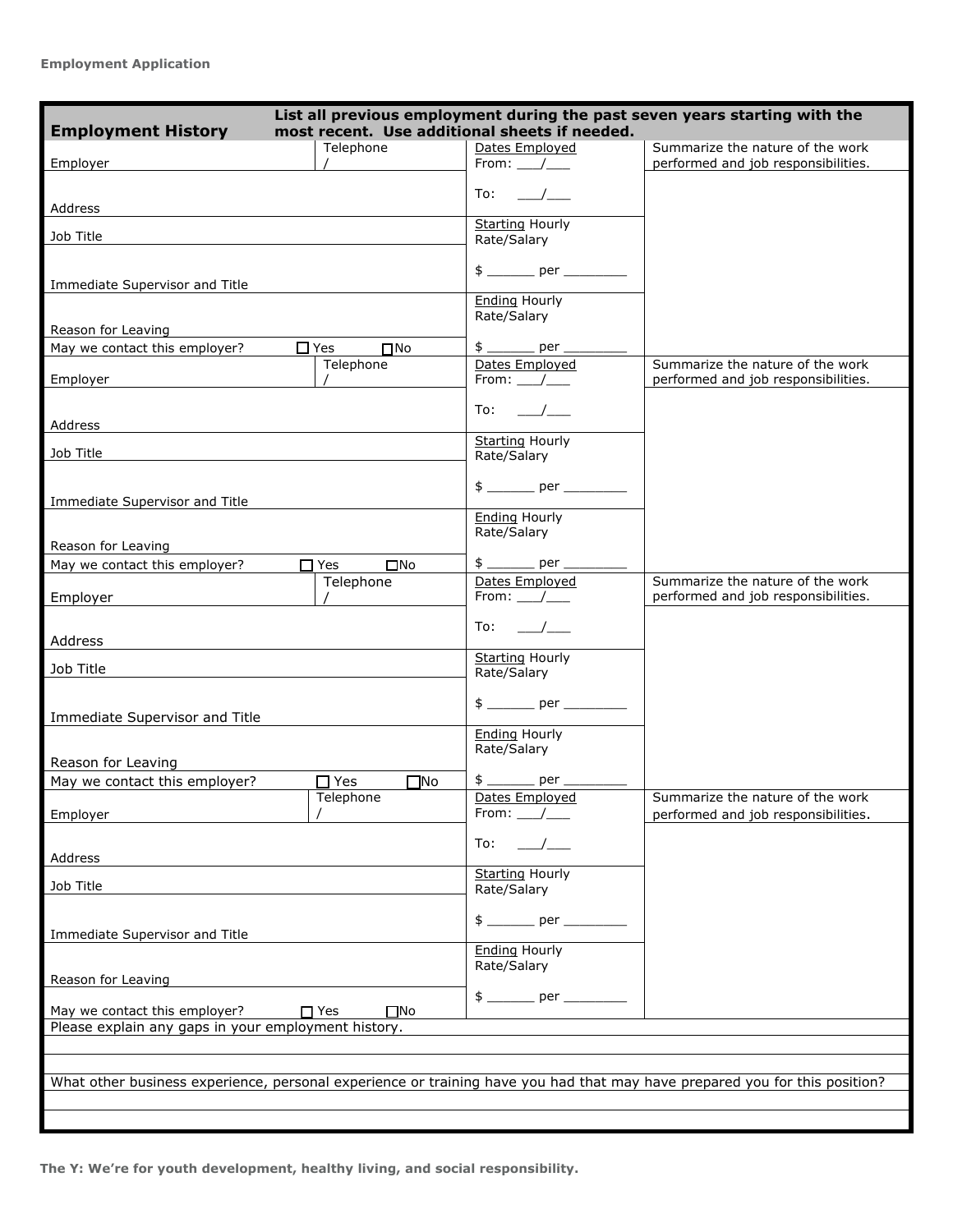**Employment Application**

| <b>Personal References</b> |             |                                                                                                                                                                                                                                                                                                                                                                                                                                    | Do not list relatives or past employers.              |  |
|----------------------------|-------------|------------------------------------------------------------------------------------------------------------------------------------------------------------------------------------------------------------------------------------------------------------------------------------------------------------------------------------------------------------------------------------------------------------------------------------|-------------------------------------------------------|--|
| Name:                      |             | Occupation: <u>_____________________</u>                                                                                                                                                                                                                                                                                                                                                                                           | Years<br>Known:                                       |  |
| Address:                   | City:       |                                                                                                                                                                                                                                                                                                                                                                                                                                    | State: Zip:                                           |  |
| E-mail:                    | Phone:      | $\frac{1}{\sqrt{2}}$ . The contract of the contract of the contract of the contract of the contract of the contract of the contract of the contract of the contract of the contract of the contract of the contract of the contract o                                                                                                                                                                                              | Alternate #:                                          |  |
| Name:                      |             |                                                                                                                                                                                                                                                                                                                                                                                                                                    | Years                                                 |  |
| Address:                   | City:       |                                                                                                                                                                                                                                                                                                                                                                                                                                    | ____________________State: ________ Zip: ____________ |  |
| E-mail:                    | Phone:      | $\overline{\phantom{a}}$ and $\overline{\phantom{a}}$ and $\overline{\phantom{a}}$ and $\overline{\phantom{a}}$ and $\overline{\phantom{a}}$ and $\overline{\phantom{a}}$ and $\overline{\phantom{a}}$ and $\overline{\phantom{a}}$ and $\overline{\phantom{a}}$ and $\overline{\phantom{a}}$ and $\overline{\phantom{a}}$ and $\overline{\phantom{a}}$ and $\overline{\phantom{a}}$ and $\overline{\phantom{a}}$ a                | Alternate #:                                          |  |
| Name:                      | Occupation: |                                                                                                                                                                                                                                                                                                                                                                                                                                    | Years<br>Known:                                       |  |
| Address:                   | City:       |                                                                                                                                                                                                                                                                                                                                                                                                                                    | State: Zip:                                           |  |
| E-mail:                    | Phone:      | Alternate#:<br>$\overline{\phantom{a}}$ and $\overline{\phantom{a}}$ and $\overline{\phantom{a}}$ and $\overline{\phantom{a}}$ and $\overline{\phantom{a}}$ and $\overline{\phantom{a}}$ and $\overline{\phantom{a}}$ and $\overline{\phantom{a}}$ and $\overline{\phantom{a}}$ and $\overline{\phantom{a}}$ and $\overline{\phantom{a}}$ and $\overline{\phantom{a}}$ and $\overline{\phantom{a}}$ and $\overline{\phantom{a}}$ a |                                                       |  |
|                            |             |                                                                                                                                                                                                                                                                                                                                                                                                                                    |                                                       |  |
|                            |             |                                                                                                                                                                                                                                                                                                                                                                                                                                    |                                                       |  |